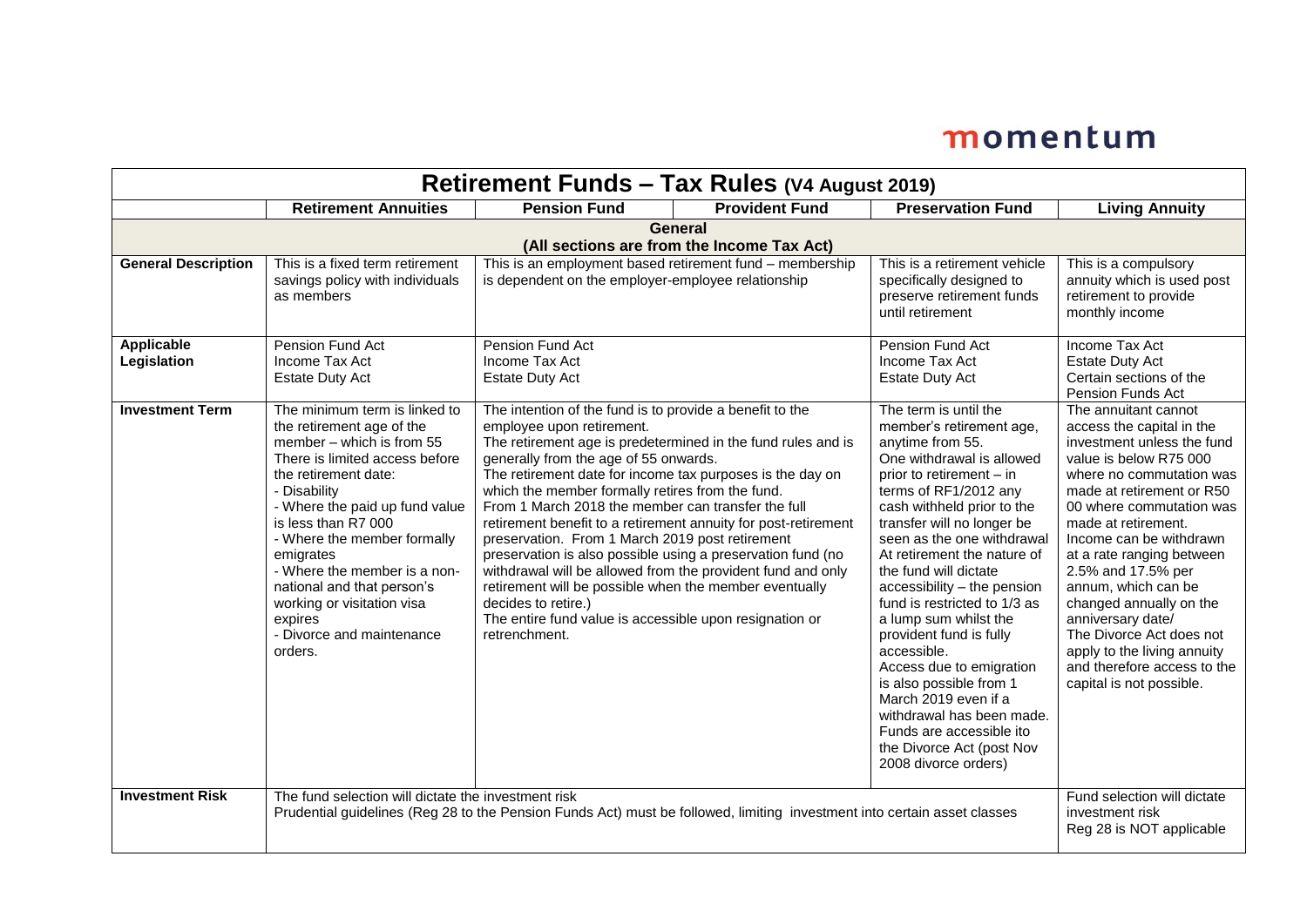| <b>Income Tax in Fund</b>                                          | Retirement funds are exempt from tax<br>All income earned accrues tax-free                                                                                                                                                                                                                                                                                                                                                                                                                                                                                                                                                                                                                                                                                                                                                                                                                                                                                                                                                                                                                                                                                                                                                                                                                                                                                                                            |                     |                       |                          |                       |
|--------------------------------------------------------------------|-------------------------------------------------------------------------------------------------------------------------------------------------------------------------------------------------------------------------------------------------------------------------------------------------------------------------------------------------------------------------------------------------------------------------------------------------------------------------------------------------------------------------------------------------------------------------------------------------------------------------------------------------------------------------------------------------------------------------------------------------------------------------------------------------------------------------------------------------------------------------------------------------------------------------------------------------------------------------------------------------------------------------------------------------------------------------------------------------------------------------------------------------------------------------------------------------------------------------------------------------------------------------------------------------------------------------------------------------------------------------------------------------------|---------------------|-----------------------|--------------------------|-----------------------|
| <b>CGT</b> in the Fund                                             | Retirement funds are exempt from CGT                                                                                                                                                                                                                                                                                                                                                                                                                                                                                                                                                                                                                                                                                                                                                                                                                                                                                                                                                                                                                                                                                                                                                                                                                                                                                                                                                                  |                     |                       |                          |                       |
|                                                                    | <b>Retirement Annuities</b>                                                                                                                                                                                                                                                                                                                                                                                                                                                                                                                                                                                                                                                                                                                                                                                                                                                                                                                                                                                                                                                                                                                                                                                                                                                                                                                                                                           | <b>Pension Fund</b> | <b>Provident Fund</b> | <b>Preservation Fund</b> | <b>Living Annuity</b> |
| <b>Dividends</b><br><b>Withholding Tax in</b><br><b>Fund</b>       | Retirement funds are exempt from DWT<br>Where the underlying investment consist out of dual listed shares, DWT may be reflected in the investment due to the taxes withheld in the foreign<br>jurisdiction                                                                                                                                                                                                                                                                                                                                                                                                                                                                                                                                                                                                                                                                                                                                                                                                                                                                                                                                                                                                                                                                                                                                                                                            |                     |                       |                          |                       |
| <b>Estate Duty</b>                                                 | Retirement funds are not included in the dutiable estate for estate duty purposes                                                                                                                                                                                                                                                                                                                                                                                                                                                                                                                                                                                                                                                                                                                                                                                                                                                                                                                                                                                                                                                                                                                                                                                                                                                                                                                     |                     |                       |                          |                       |
| <b>Estate Duty and</b><br>disallowed<br>contributions              | Where a person dies with disallowed contributions made to retirement funds from 1 March 2015 that did not rank as a deduction under section 11F or was<br>not applied to determine the taxable lump sum in terms of the Second Schedule (paragraph 5 and 6) or was not applied as an exemption in terms of section<br>10C, it will be included in the estate of the deceased, if the date of death is any time after or on 1 January 2016.                                                                                                                                                                                                                                                                                                                                                                                                                                                                                                                                                                                                                                                                                                                                                                                                                                                                                                                                                            |                     |                       |                          |                       |
| <b>Protection against</b><br>creditors                             | During the lifetime of the member and whilst the funds are invested in the retirement fund, it is protected against the creditors<br>During the lifetime of the<br>of the member<br>annuitant and whilst the<br>Once the member retires from the fund, any lump sum and income received from an annuity can be attached by the<br>funds are in the living<br>annuity, the capital is<br>member's creditors<br>Upon the death of the member prior to retirement, the retirement fund proceeds will be protected as long as there is a<br>protected against the<br>creditors of the member,<br>dependant to receive the proceeds (dependants include the spouse, children and those that can prove financial dependency)<br>If the proceeds are payable to a nominated beneficiary (other than a dependant, as defined), the trustees will be obliged to<br>however, the income can<br>first settle any debts (insofar the aggregate liabilities exceed the aggregate assets in the estate) before making payment to<br>be attached<br>that nominee.<br>Upon the death of the<br>annuitant, the fund value<br>will be protected against<br>the creditors of the<br>annuitant as long as there<br>is a nominated beneficiary<br>- if not and the capital is<br>paid to the deceased<br>estate as a lump sum, the<br>after tax lump sum will be<br>attachable by the creditors<br>of the deceased estate. |                     |                       |                          |                       |
| <b>Contributions</b><br>(All sections are from the Income Tax Act) |                                                                                                                                                                                                                                                                                                                                                                                                                                                                                                                                                                                                                                                                                                                                                                                                                                                                                                                                                                                                                                                                                                                                                                                                                                                                                                                                                                                                       |                     |                       |                          |                       |
| <b>Employer</b>                                                    | Section 11 (I) – total contribution is allowed as a tax deduction<br>Employer is obliged to add the contributions made to the employee's gross income as a fringe<br>benefit                                                                                                                                                                                                                                                                                                                                                                                                                                                                                                                                                                                                                                                                                                                                                                                                                                                                                                                                                                                                                                                                                                                                                                                                                          |                     |                       | N/A                      | N/A                   |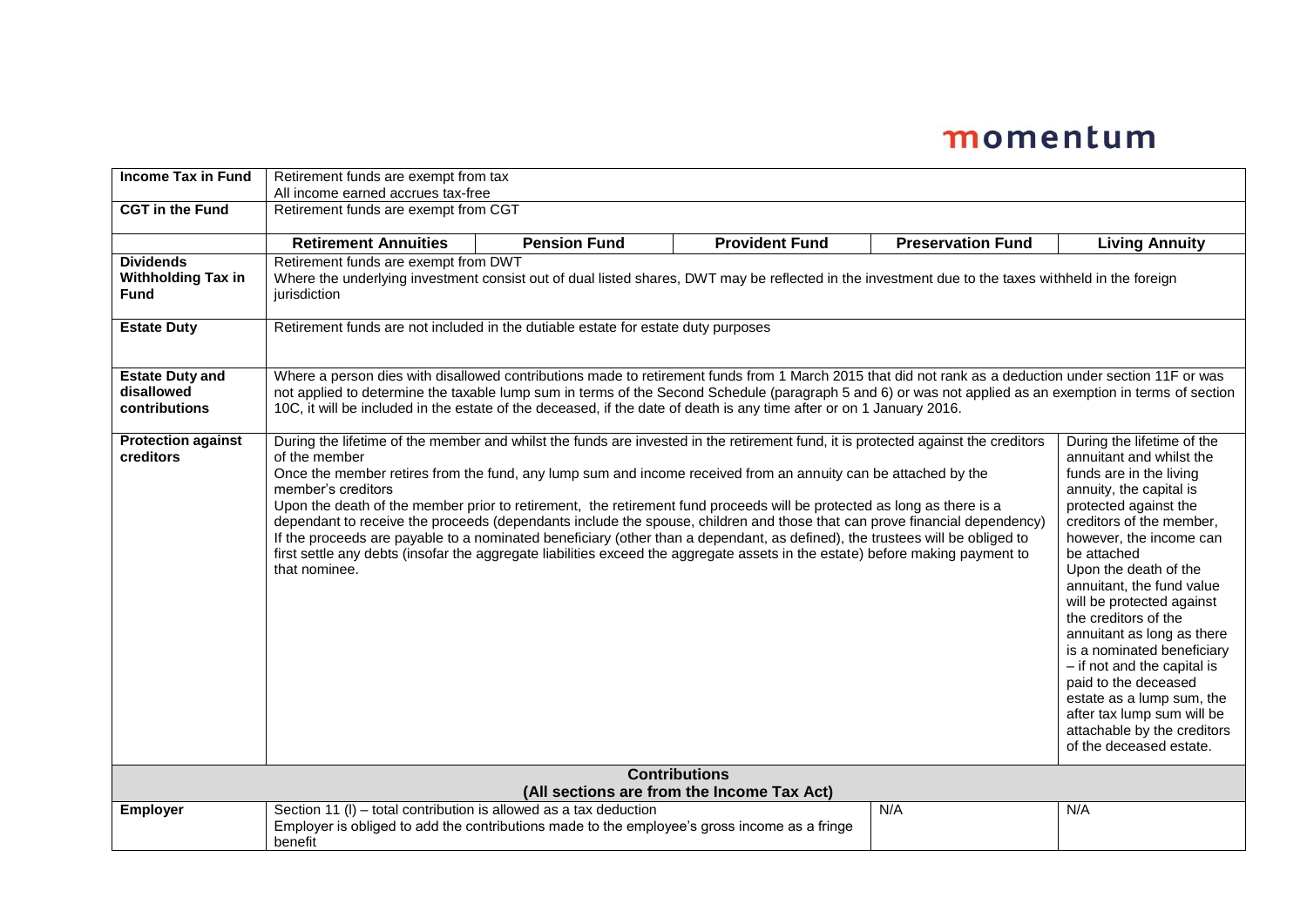|                                                                                                      | <b>Retirement Annuities</b>                                                                                                                                                                                                                                                                                                                                                                                                                                                                                                                                                                                                                                                                                                                                                                                                                                                                                      | <b>Pension Fund</b>                                | <b>Provident Fund</b>                              | <b>Preservation Fund</b>                                                                                                                                         | <b>Living Annuity</b>                                                                                                                                                 |  |  |
|------------------------------------------------------------------------------------------------------|------------------------------------------------------------------------------------------------------------------------------------------------------------------------------------------------------------------------------------------------------------------------------------------------------------------------------------------------------------------------------------------------------------------------------------------------------------------------------------------------------------------------------------------------------------------------------------------------------------------------------------------------------------------------------------------------------------------------------------------------------------------------------------------------------------------------------------------------------------------------------------------------------------------|----------------------------------------------------|----------------------------------------------------|------------------------------------------------------------------------------------------------------------------------------------------------------------------|-----------------------------------------------------------------------------------------------------------------------------------------------------------------------|--|--|
| <b>Employee</b>                                                                                      | All contributions, including those made to pension, provident and retirement annuity funds,<br>made by the employee and the employer (as long as it was added as a fringe benefit to the<br>gross income of the employee) will be deductible in terms of section 11F.<br>The deduction is limited to the lesser of: R350 000, OR 27.5% of the greater of remuneration<br>(excl retirement fund and severance benefit lump sums) or taxable income (excl retirement<br>fund or severance benefit lump sums, this retirement contribution and the deduction for<br>donations), OR taxable income (excl this retirement contribution and taxable capital gains).<br>Where the deduction is not allowed due to it being in excess of this limit, it will roll-over to the<br>following year of assessment and be deductible in that following year as if it was made in that<br>year - subject to the normal limits. |                                                    |                                                    | Transfer from pension fund<br>to pension preservation<br>fund or provident fund to<br>provident preservation fund<br>or pension preservation<br>fund is tax-free | Transfer from retirement<br>fund to living annuity is tax-<br>free                                                                                                    |  |  |
|                                                                                                      | <b>Proceeds upon Withdrawal</b>                                                                                                                                                                                                                                                                                                                                                                                                                                                                                                                                                                                                                                                                                                                                                                                                                                                                                  |                                                    |                                                    |                                                                                                                                                                  |                                                                                                                                                                       |  |  |
| When can<br>withdrawal be<br>made?                                                                   | Withdrawal can be made:<br>-If fund value in registered<br>fund is below R7 000<br>-If the member has formally<br>emigrated, or<br>-If a non-national member's<br>visa expires                                                                                                                                                                                                                                                                                                                                                                                                                                                                                                                                                                                                                                                                                                                                   | Upon resignation from employment or retrenchment   |                                                    | One lump sum withdrawal<br>is allowed prior to<br>retirement                                                                                                     | Withdrawal can be made:<br>-No upfront lump sum<br>taken and fund value less<br>than R75 000, or<br>-Upfront lump sum taken<br>and fund value is less than<br>R50 000 |  |  |
| Taxable party in the<br>event of divorce                                                             | Divorces prior to 13 September 2007 - where the accrual takes place after 1 March 2009, no tax is payable<br>Divorces post 13 September 2007 - the non-member spouse be liable as per the table below                                                                                                                                                                                                                                                                                                                                                                                                                                                                                                                                                                                                                                                                                                            |                                                    |                                                    |                                                                                                                                                                  | N/A                                                                                                                                                                   |  |  |
| <b>Taxation of lump</b><br>sum                                                                       | Taxable lump sum is determined by deducting the following from the withdrawal lump sum:<br>-Contributions that did not qualify as a tax deduction, previously taxed divorce awards that were transferred to an approved retirement fund, any previously<br>taxed transfer amounts to the retirement fund and pre-1998 amounts transferred from a public sector fund.<br>- Any amount transferred from this retirement fund from which the withdrawal is made, to another approved retirement fund;<br>Plus: All withdrawal lump sums previously received (the tax paid on these withdrawal amounts will be deducted from this calculated amount).<br>The taxable lump sum will be taxed in terms of the following table:<br><b>Rate of Tax</b><br>Taxable income from lump sum benefit<br>R0-R25 000<br>Nil                                                                                                      |                                                    |                                                    |                                                                                                                                                                  |                                                                                                                                                                       |  |  |
|                                                                                                      | R25 001 - R660 000<br>R660 001 - R990 000                                                                                                                                                                                                                                                                                                                                                                                                                                                                                                                                                                                                                                                                                                                                                                                                                                                                        |                                                    | 18% of taxable income exceeding R25 000            |                                                                                                                                                                  |                                                                                                                                                                       |  |  |
|                                                                                                      |                                                                                                                                                                                                                                                                                                                                                                                                                                                                                                                                                                                                                                                                                                                                                                                                                                                                                                                  |                                                    | R114 300 plus 27% of the amount exceeding R660 000 |                                                                                                                                                                  |                                                                                                                                                                       |  |  |
|                                                                                                      | R990 001 and above                                                                                                                                                                                                                                                                                                                                                                                                                                                                                                                                                                                                                                                                                                                                                                                                                                                                                               | R203 400 plus 36% of the amount exceeding R990 000 |                                                    |                                                                                                                                                                  |                                                                                                                                                                       |  |  |
| Proceeds upon retirement, retrenchment and death (includes payments made in the event of disability) |                                                                                                                                                                                                                                                                                                                                                                                                                                                                                                                                                                                                                                                                                                                                                                                                                                                                                                                  |                                                    |                                                    |                                                                                                                                                                  |                                                                                                                                                                       |  |  |
| <b>Fund restrictions:</b><br><b>Retrenchment</b>                                                     | No access to funds                                                                                                                                                                                                                                                                                                                                                                                                                                                                                                                                                                                                                                                                                                                                                                                                                                                                                               | Full withdrawal of funds can be made               |                                                    | One lump sum withdrawal is<br>allowed prior to retirement                                                                                                        | No access to funds will<br>be possible                                                                                                                                |  |  |